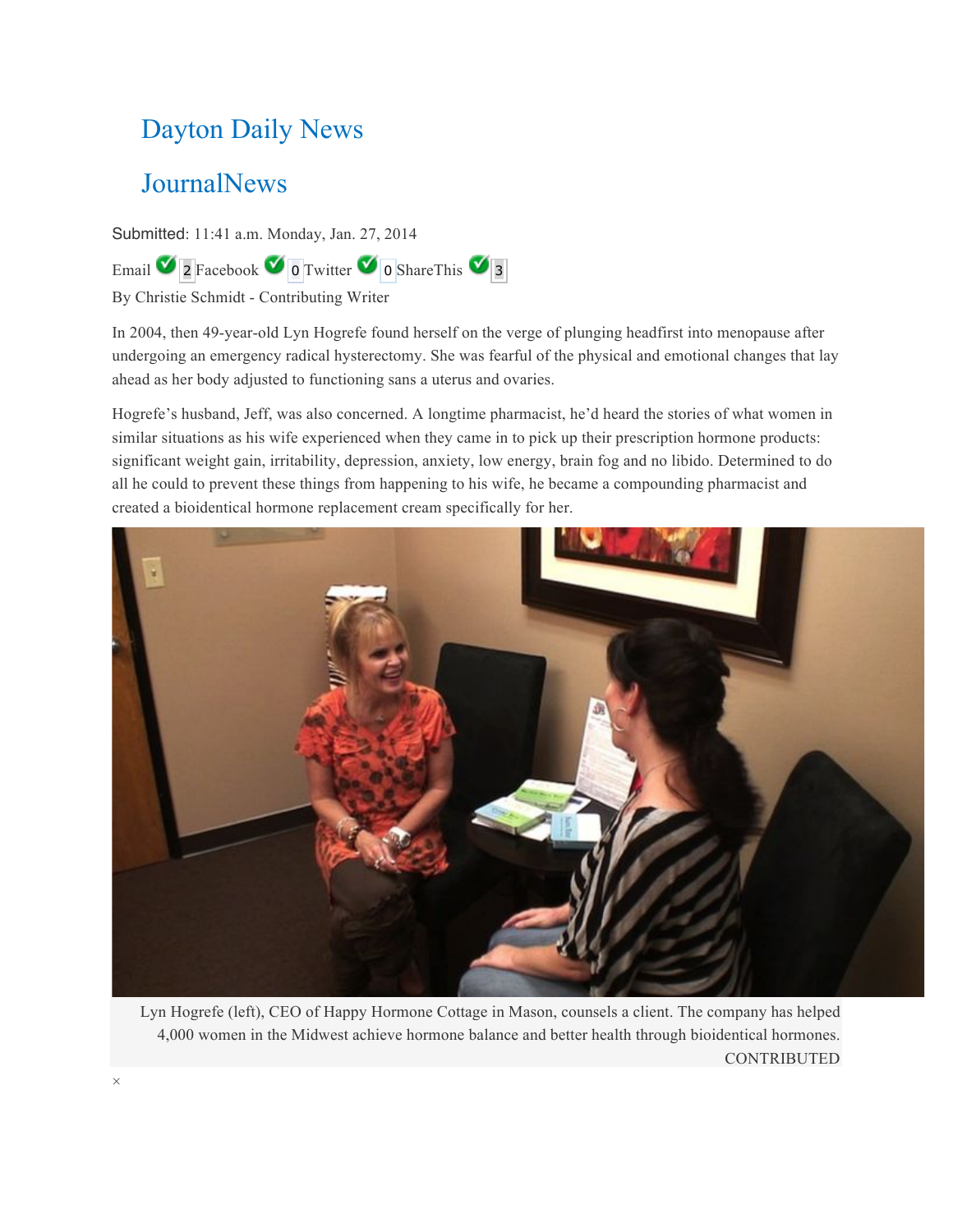"Jeff went with me to my follow-up appointment and presented my doctor with the idea of trying the bioidentical hormone therapy," Hogrefe said. "Thankfully, my doctor was very open-minded and supportive of me giving it a try."

## The result?

"I didn't experience any of the issues that women with hormonal imbalances experience – especially those who have undergone a radical hysterectomy. I didn't gain any weight and I didn't experience any depression, anxiety, brain fog, lack of energy or low libido. It was then that we knew we were on to something."

However, after speaking with many women in their 30s, 40s and beyond, she realized that many were not only still feeling lousy despite being on anti-depressants, sleeping aids and estrogen, but they also were not being educated on all of their options – including healthy, natural, compounded hormones. A lifelong educator herself, Hogrefe used her skills and expertise to get potentially life-changing information into the hands of those who needed it most.

And so, Hogrefe and her husband opened Happy Hormone Cottage in 2009 in the heart of Centerville, as a place for women meet and talk about their journey, obtain information on natural compounded hormones, get questions answered and help in finding a physician who supports this type of treatment. To date, they have helped some 4,000 women in the midwest achieve hormone balance and better health through the use of bioidentical hormones. These compounded, personalized prescriptions of hormone creams (biestrogren, progesterone and testosterone) are mixed at Piqua Consulting and Compounding Lab in Piqua.

"There is a huge disconnect between listening to our body, and the information we get from the medical community," Hogrefe said. "At Happy Hormone Cottage, we're into functional medicine, which is a very patient-centered approach. We believe in addressing the person as a whole and not just isolated symptoms."

Unlike the blood tests most physicians' offices use to test hormone levels, Happy Hormone Cottage uses urine to test hormone levels, all in the comfort of a patient's own home. Hogrefe said insurance reimbursement has been high for the \$350 test kit because urine testing is an accepted means of testing. They provide clients with the necessary forms to submit to their insurance provider. To make things even easier and convenient, HHC now has a nurse practitioner on staff who is able to write the prescriptions for patients.

Oakwood resident Linda Hart stumbled upon Happy Hormone Cottage three years ago, when she was researching her options for hormone replacement therapy after a sudden and severe onslaught of menopausal symptoms.

"My doctor told me at my annual appointment that since I was 50 years old, I shouldn't be on birth control pills anymore," Hart said. Once off of them, she immediately started with menopausal symptoms: hot flashes, sleep disturbances, mental fogginess, extreme fatigue, and weight gain.

"I felt terrible," Hart said. "My doctor's solution was to put me on Prempro [a combination of conjugated estrogens and medroxyprogesterone] but I'd read about so many patients having negative reactions to it that I started to do some research on other options. That's when I came across bioidentical hormone therapy and Happy Hormone Cottage."

Hart scheduled an appointment and went in for a consultation, completed the testing kit and was eventually prescribed a bioidentical hormone cream made specifically for her.